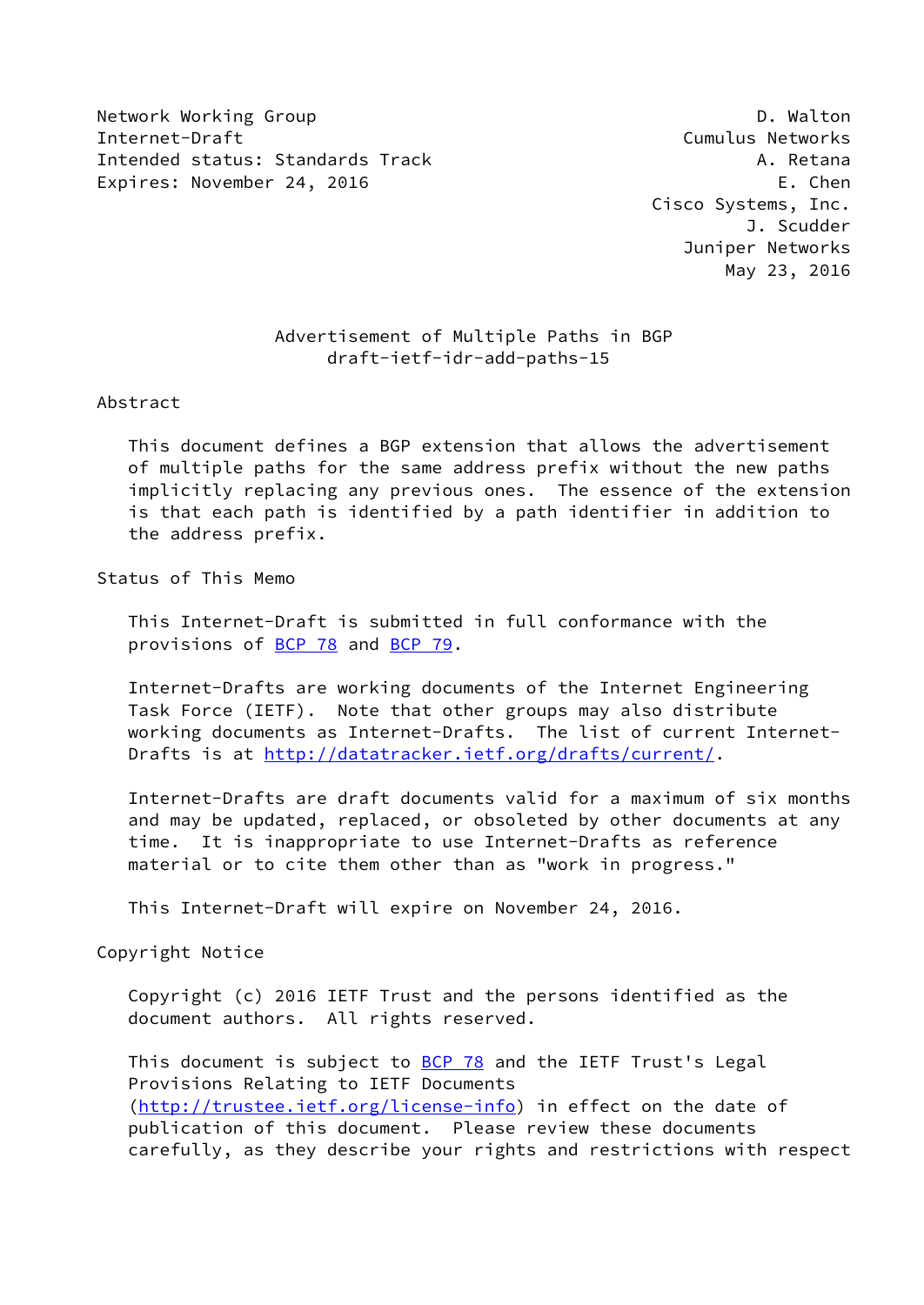```
Internet-Draft ADD-PATH ADD-PATH May 2016
```
 to this document. Code Components extracted from this document must include Simplified BSD License text as described in Section 4.e of the Trust Legal Provisions and are provided without warranty as described in the Simplified BSD License.

Table of Contents

|                                       | $\overline{2}$  |
|---------------------------------------|-----------------|
| $1.1$ . Specification of Requirements | $\overline{2}$  |
|                                       | $\overline{3}$  |
| 3.                                    | $\overline{3}$  |
| 4.                                    | $\overline{3}$  |
| 5.                                    | $\frac{4}{1}$   |
| 6.                                    | $\overline{5}$  |
|                                       | $6\overline{6}$ |
| 8.                                    | <u>6</u>        |
| 9.                                    | 6               |
|                                       | <u>6</u>        |
| Normative References<br>10.1.         | 6               |
| 10.2. Informative References          | $\mathbf{Z}$    |
| Addresses<br>Authors'                 | 8               |

# <span id="page-1-0"></span>[1](#page-1-0). Introduction

 The BGP specification [[RFC4271](https://datatracker.ietf.org/doc/pdf/rfc4271)] defines an Update-Send Process to advertise the routes chosen by the Decision Process to other BGP speakers. No provisions are made to allow the advertisement of multiple paths for the same address prefix, or Network Layer Reachability Information (NLRI). In fact, a route with the same NLRI as a previously advertised route implicitly replaces the previous advertisement.

 This document defines a BGP extension that allows the advertisement of multiple paths for the same address prefix without the new paths implicitly replacing any previous ones. The essence of the extension is that each path is identified by a path identifier in addition to the address prefix.

 The availability of the additional paths can help reduce or eliminate persistent route oscillations [[RFC3345](https://datatracker.ietf.org/doc/pdf/rfc3345)]. It can also help with optimal routing and routing convergence in a network by providing potential alternate or backup paths, respectively.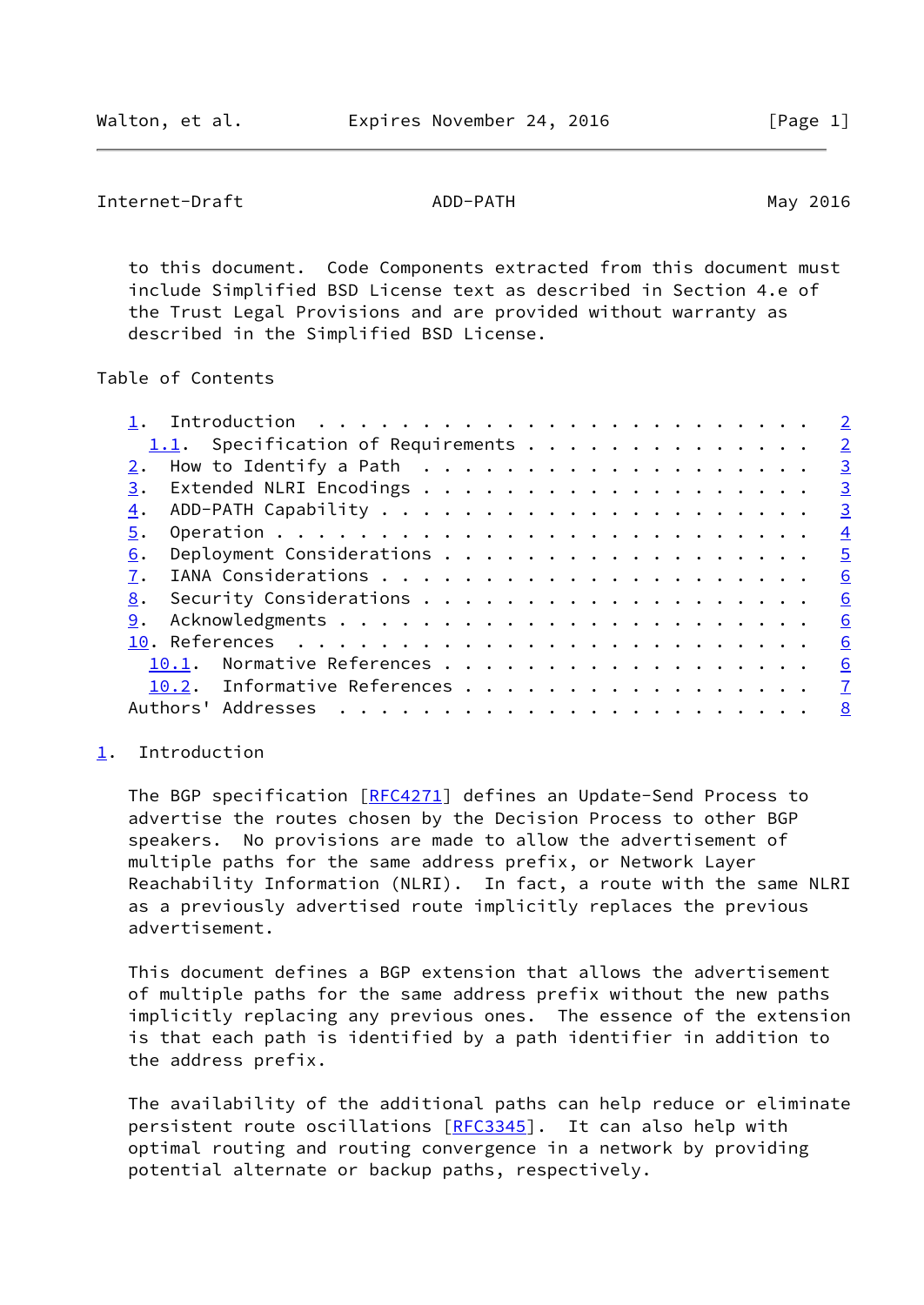# <span id="page-2-0"></span>[1.1](#page-2-0). Specification of Requirements

 The key words "MUST", "MUST NOT", "REQUIRED", "SHALL", "SHALL NOT", "SHOULD", "SHOULD NOT", "RECOMMENDED", "MAY", and "OPTIONAL" in this document are to be interpreted as described in [\[RFC2119](https://datatracker.ietf.org/doc/pdf/rfc2119)].

| Walton, et al. | Expires November 24, 2016 | [Page 2] |
|----------------|---------------------------|----------|
|                |                           |          |

<span id="page-2-2"></span>Internet-Draft ADD-PATH May 2016

# <span id="page-2-1"></span>[2](#page-2-1). How to Identify a Path

As defined in  $[RECA271]$ , a path refers to the information reported in the path attribute field of an UPDATE message. As the procedures specified in [\[RFC4271](https://datatracker.ietf.org/doc/pdf/rfc4271)] allow only the advertisement of one path for a particular address prefix, a path for an address prefix from a BGP peer can be keyed on the address prefix.

 In order for a BGP speaker to advertise multiple paths for the same address prefix, a new identifier (termed "Path Identifier" hereafter) needs to be introduced so that a particular path for an address prefix can be identified by the combination of the address prefix and the Path Identifier.

 The assignment of the Path Identifier for a path by a BGP speaker is purely a local matter. However, the Path Identifier MUST be assigned in such a way that the BGP speaker is able to use the (prefix, path identifier) to uniquely identify a path advertised to a neighbor. A BGP speaker that re-advertises a route MUST generate its own Path Identifier to be associated with the re-advertised route. A BGP speaker that receives a route should not assume that the identifier carries any particular semantics.

<span id="page-2-3"></span>[3](#page-2-3). Extended NLRI Encodings

 In order to carry the Path Identifier in an UPDATE message, the NLRI encoding MUST be extended by prepending the Path Identifier field, which is of four-octets.

For example, the NLRI encoding specified in [\[RFC4271](https://datatracker.ietf.org/doc/pdf/rfc4271)] is extended as the following:

> +--------------------------------+ | Path Identifier (4 octets) | +--------------------------------+ | Length (1 octet) |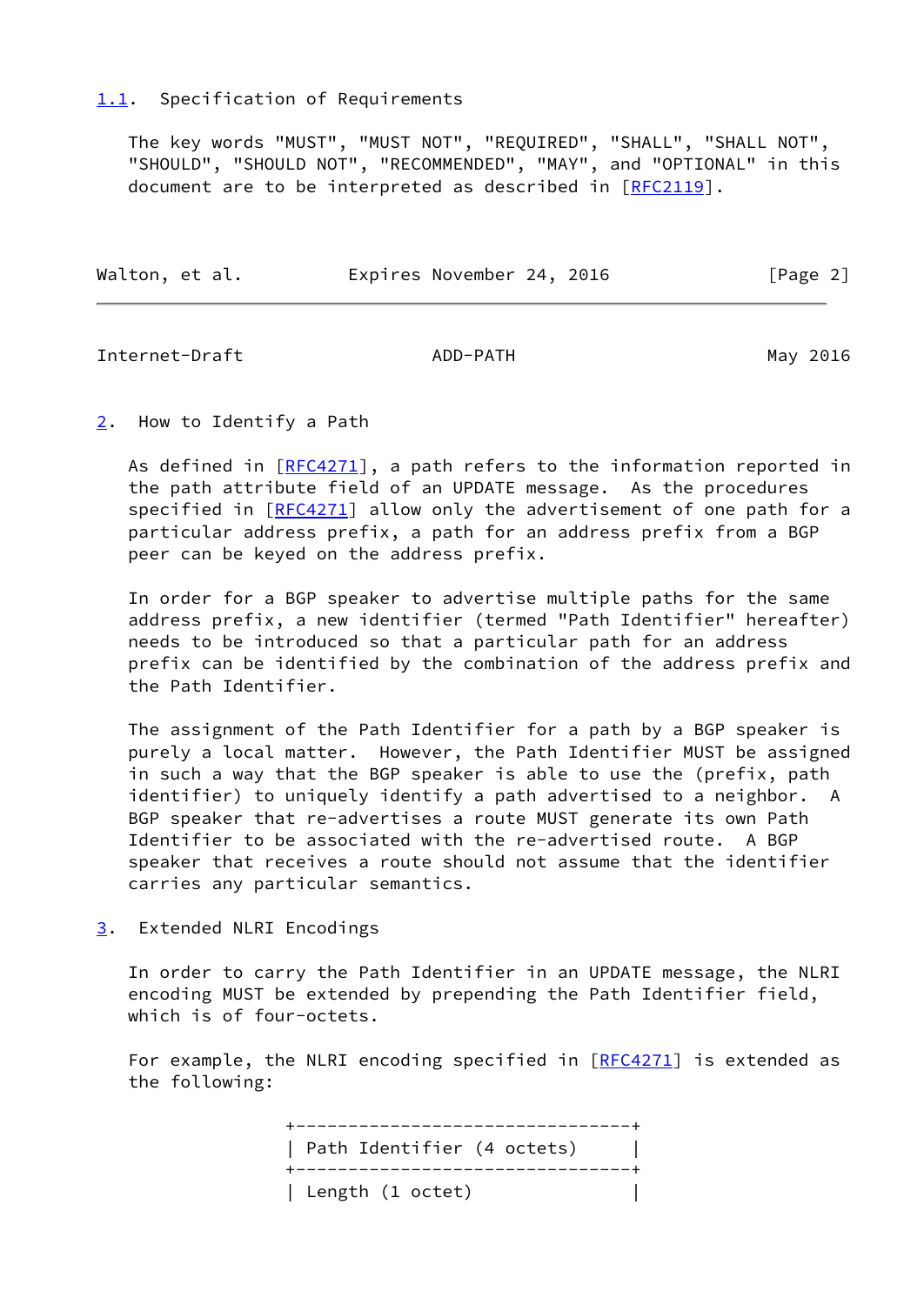+--------------------------------+ | Prefix (variable) | +--------------------------------+

The usage of the extended NLRI encodings is specified in **Section 5.** 

<span id="page-3-0"></span>[4](#page-3-0). ADD-PATH Capability

The ADD-PATH Capability is a new BGP capability [\[RFC5492](https://datatracker.ietf.org/doc/pdf/rfc5492)], with Capability Code 69. The Capability Length field of this capability is variable. The Capability Value field consists of one or more of the following tuples:

| Walton, et al. | Expires November 24, 2016 | [Page 3] |
|----------------|---------------------------|----------|
|----------------|---------------------------|----------|

<span id="page-3-1"></span>Internet-Draft ADD-PATH ADD-PATH May 2016

| ___________________________<br>Address Family Identifier (2 octets)<br>----------------------- |
|------------------------------------------------------------------------------------------------|
| Subsequent Address Family Identifier (1 octet)                                                 |
| Send/Receive (1 octet)                                                                         |

The meaning and use of the fields are as follows:

Address Family Identifier (AFI):

This field is the same as the one used in [\[RFC4760](https://datatracker.ietf.org/doc/pdf/rfc4760)].

Subsequent Address Family Identifier (SAFI):

This field is the same as the one used in  $[REC4760]$ .

Send/Receive:

 This field indicates whether the sender is (a) able to receive multiple paths from its peer (value 1), (b) able to send multiple paths to its peer (value 2), or (c) both (value 3) for the <AFI, SAFI>.

 If any other value is received, then the capability SHOULD be treated as not understood and ignored [\[RFC5492](https://datatracker.ietf.org/doc/pdf/rfc5492)].

A BGP speaker that wishes to indicate support for multiple AFI/SAFI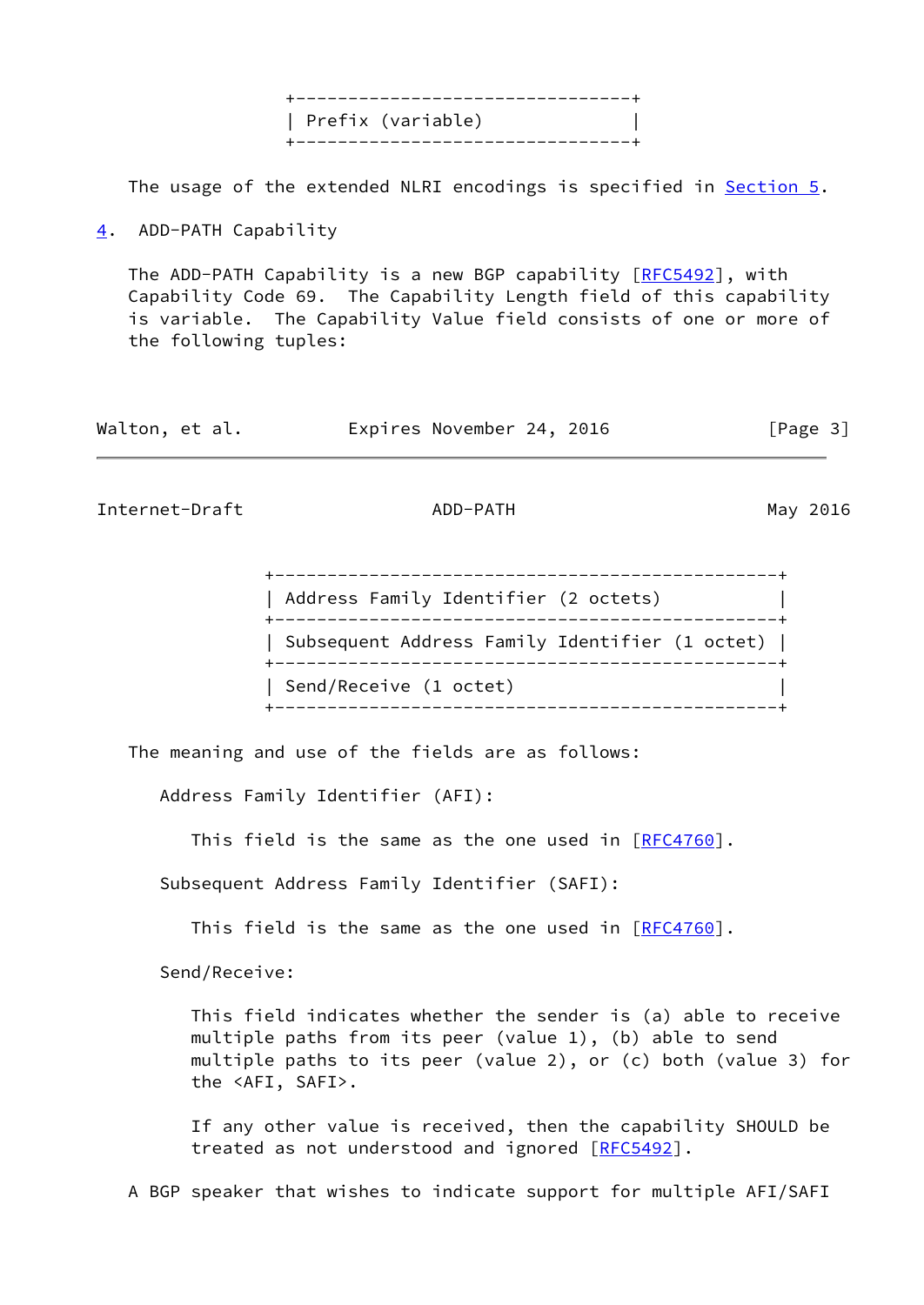MUST do so by including the information in a single instance of the ADD-PATH Capability.

<span id="page-4-0"></span>[5](#page-4-0). Operation

 The Path Identifier specified in [Section 3](#page-2-3) can be used to advertise multiple paths for the same address prefix without subsequent advertisements replacing the previous ones. Apart from the fact that this is now possible, the route advertisement rules of [\[RFC4271](https://datatracker.ietf.org/doc/pdf/rfc4271)] are not changed. In particular, a new advertisement for a given address prefix and a given path identifier replaces a previous advertisement for the same address prefix and path identifier. If a BGP speaker receives a message to withdraw a prefix with a path identifier not seen before, it SHOULD silently ignore it.

 For a BGP speaker to be able to send multiple paths to its peer, that BGP speaker MUST advertise the ADD-PATH capability with the Send/ Receive field set to either 2 or 3, and MUST receive from its peer

| Walton, et al. | Expires November 24, 2016 | [Page 4] |
|----------------|---------------------------|----------|
|                |                           |          |

<span id="page-4-1"></span>Internet-Draft ADD-PATH May 2016

 the ADD-PATH capability with the Send/Receive field set to either 1 or 3, for the corresponding <AFI, SAFI>.

 A BGP speaker MUST follow the procedures defined in [\[RFC4271](https://datatracker.ietf.org/doc/pdf/rfc4271)] when generating an UPDATE message for a particular <AFI, SAFI> to a peer unless the BGP speaker advertises the ADD-PATH Capability to the peer indicating its ability to send multiple paths for the <AFI, SAFI>, and also receives the ADD-PATH Capability from the peer indicating its ability to receive multiple paths for the <AFI, SAFI>, in which case the speaker MUST generate a route update for the <AFI, SAFI> based on the combination of the address prefix and the Path Identifier, and use the extended NLRI encodings specified in this document. The peer SHALL act accordingly in processing an UPDATE message related to a particular <AFI, SAFI>.

A BGP speaker SHOULD include the best route [\[RFC4271](https://datatracker.ietf.org/doc/pdf/rfc4271)] when more than one path is advertised to a neighbor, unless it is a path received from that neighbor.

 As the Path Identifiers are locally assigned, and may or may not be persistent across a control plane restart of a BGP speaker, an implementation SHOULD take special care so that the underlying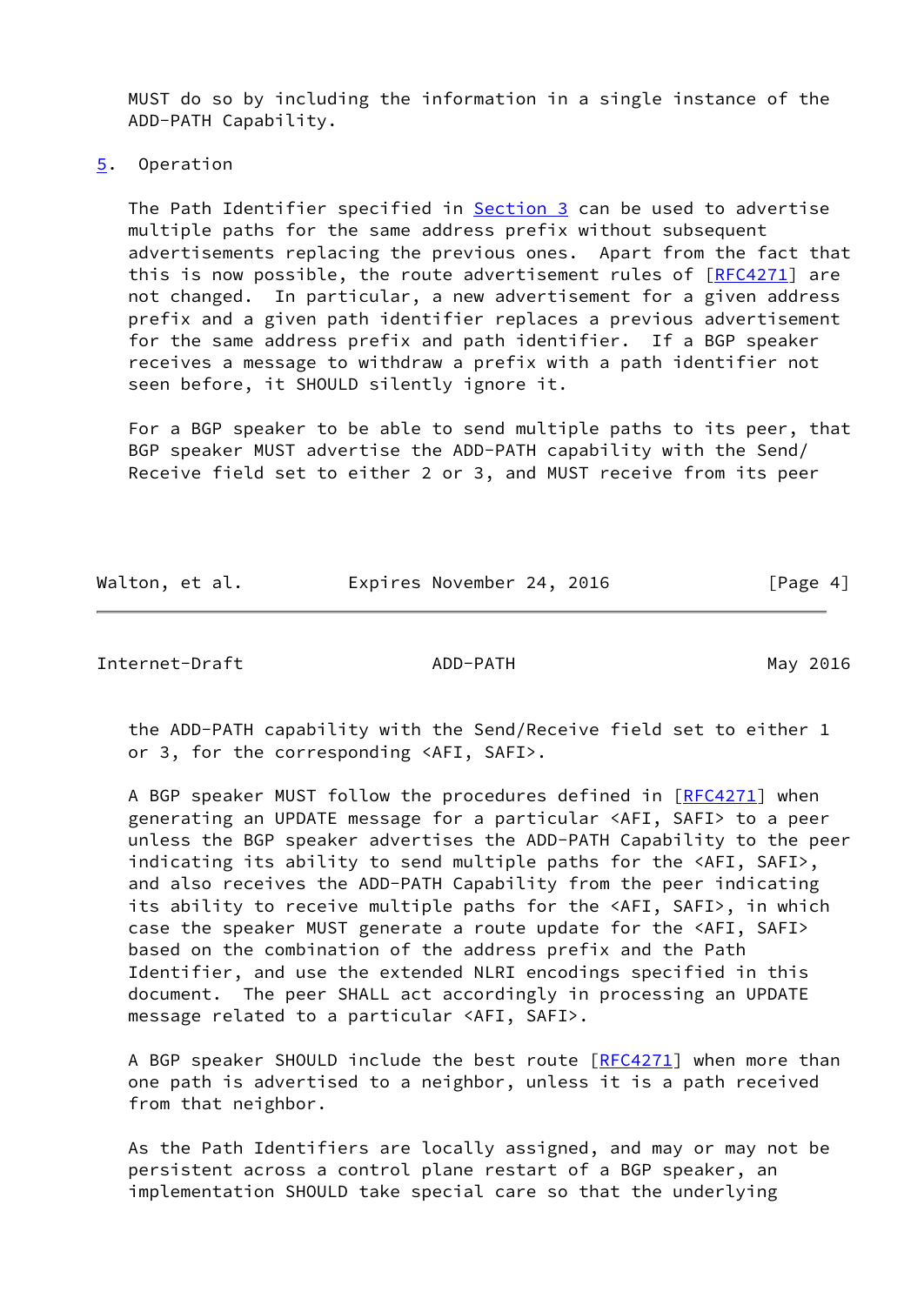forwarding plane of a "Receiving Speaker" as described in [[RFC4724](https://datatracker.ietf.org/doc/pdf/rfc4724)] is not affected during the graceful restart of a BGP session.

#### <span id="page-5-0"></span>[6](#page-5-0). Deployment Considerations

 The extension proposed in this document provides a mechanism for a BGP speaker to advertise multiple paths over a BGP session. Care needs to be taken in its deployment to ensure consistent routing and forwarding in a network [\[I-D.ietf-idr-add-paths-guidelines](#page-7-2)].

The only explicit indication that the encoding described in **[Section 3](#page-2-3)**  is in use in a particular BGP session is the exchange of Capabilities [Section 4](#page-3-0). If the negotiation is successful [\[RFC5492](https://datatracker.ietf.org/doc/pdf/rfc5492)], then the BGP speakers will be able to process all BGP UPDATES properly, as described in [Section 5](#page-4-0). However, if, for example, a packet analyzer is used on the wire to examine an active BGP session, it may not be able to properly decode the BGP UPDATES because it lacks prior knowledge of the negotiated Capabilities.

 When deployed as a provider edge router or a peering router that interacts with external neighbors, a BGP speaker usually advertises at most one path to the internal neighbors in a network. In the case the speaker is configured to advertise multiple paths to the internal neighbors, and additional information is needed for the application, the speaker could use attributes such as the Edge\_Discriminator

| Walton, et al. | Expires November 24, 2016 | [Page 5] |  |
|----------------|---------------------------|----------|--|
|                |                           |          |  |

<span id="page-5-2"></span>Internet-Draft ADD-PATH ADD-PATH May 2016

 attribute [[I-D.pmohapat-idr-fast-conn-restore\]](#page-7-3). The use of that type of additional information is outside the scope of this document.

<span id="page-5-1"></span>[7](#page-5-1). IANA Considerations

 IANA has assigned capability number 69 for the ADD-PATH Capability described in this document. This registration is in the BGP Capability Codes registry.

<span id="page-5-3"></span>[8](#page-5-3). Security Considerations

 This document defines a BGP extension that allows the advertisement of multiple paths for the same address prefix without the new paths implicitly replacing any previous ones. As a result, multiple paths for a large number of prefixes may be received by a BGP speaker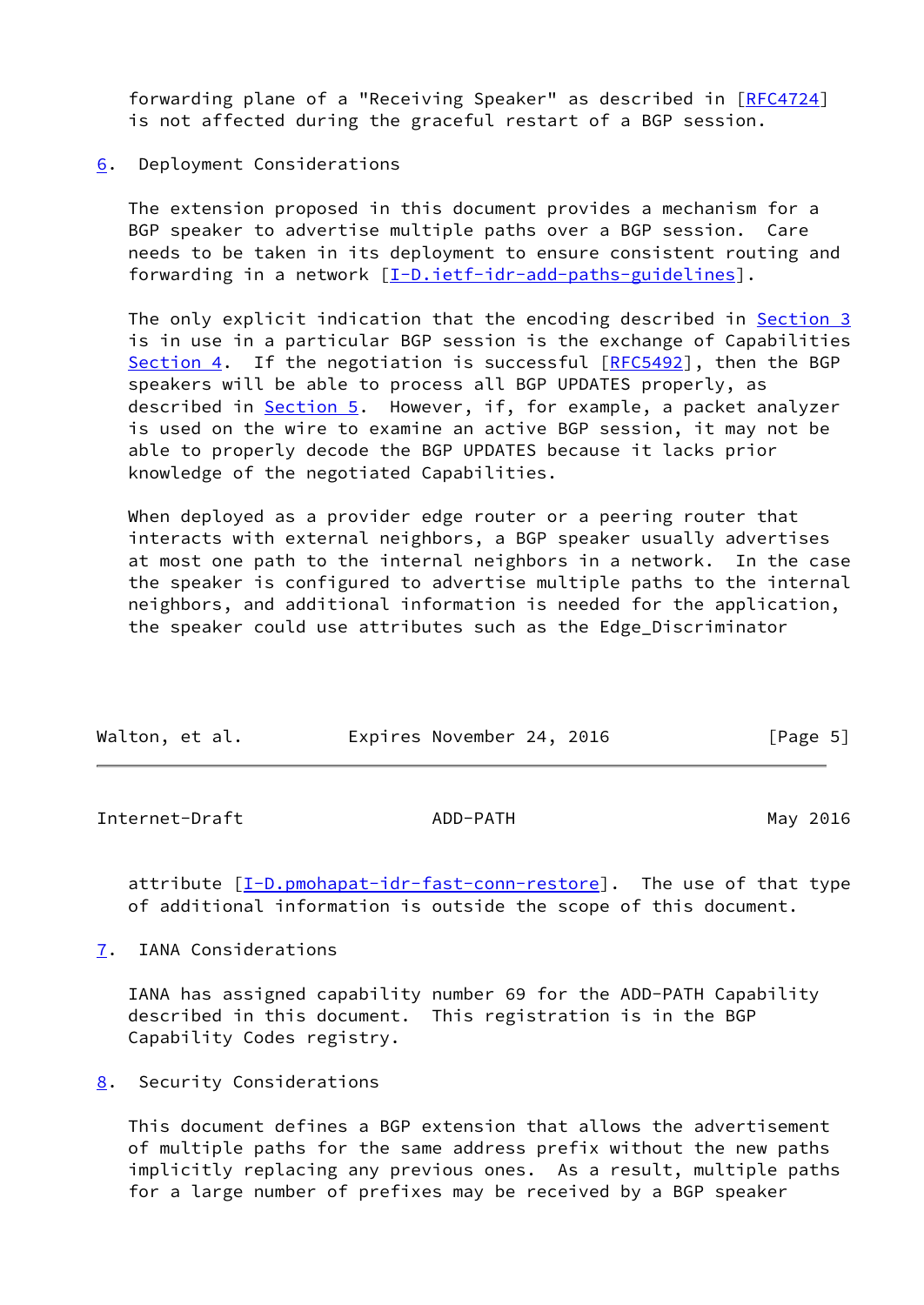potentially depleting memory resources or even causing network-wide instability, which can be considered a denial of service attack. Note that this is not a new vulnerability, but one that is present in the base BGP specification [[RFC4272\]](https://datatracker.ietf.org/doc/pdf/rfc4272).

 The use of the ADD-PATH Capability is intended to address specific needs related to, for example, eliminating the MED-induced route oscillations in a network [[I-D.ietf-idr-route-oscillation-stop](#page-7-4)]. While describing the applications for the ADD-PATH Capability is outside the scope of this document, users are encouraged to examine their behavior and potential impact by studying the best practices described in [\[I-D.ietf-idr-add-paths-guidelines\]](#page-7-2).

Security concerns in the base operation of BGP [\[RFC4271](https://datatracker.ietf.org/doc/pdf/rfc4271)] also apply.

<span id="page-6-0"></span>[9](#page-6-0). Acknowledgments

 We would like to thank David Cook and Naiming Shen for their contributions to the design and development of the extension.

 Many people have made valuable comments and suggestions, including Rex Fernando, Eugene Kim, Danny McPherson, Dave Meyer, Pradosh Mohapatra, Keyur Patel, Robert Raszuk, Eric Rosen, Srihari Sangli, Dan Tappan, Mark Turner, Jeff Haas, Jay Borkenhagen, Mach Chen, Denis Ovsienko, Carlos Pignataro, Meral Shirazipour and Kathleen Moriarty.

<span id="page-6-1"></span>[10.](#page-6-1) References

<span id="page-6-2"></span>[10.1](#page-6-2). Normative References

| Walton, et al. | Expires November 24, 2016 | [Page 6] |
|----------------|---------------------------|----------|
|                |                           |          |

<span id="page-6-3"></span>Internet-Draft ADD-PATH May 2016

- [RFC2119] Bradner, S., "Key words for use in RFCs to Indicate Requirement Levels", [BCP 14](https://datatracker.ietf.org/doc/pdf/bcp14), [RFC 2119](https://datatracker.ietf.org/doc/pdf/rfc2119), DOI 10.17487/RFC2119, March 1997, <<http://www.rfc-editor.org/info/rfc2119>>.
- [RFC4271] Rekhter, Y., Ed., Li, T., Ed., and S. Hares, Ed., "A Border Gateway Protocol 4 (BGP-4)", [RFC 4271,](https://datatracker.ietf.org/doc/pdf/rfc4271) DOI 10.17487/RFC4271, January 2006,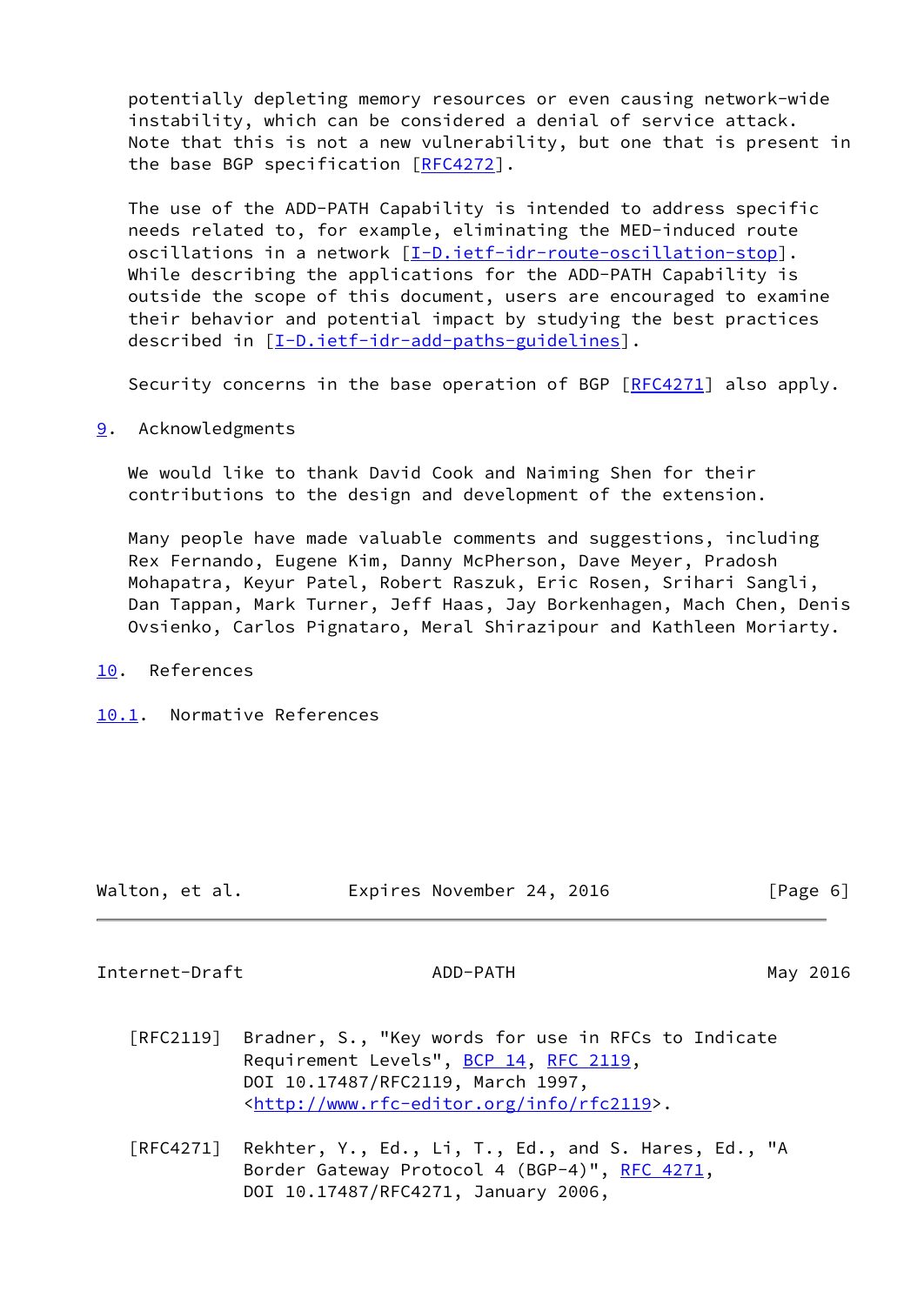<<http://www.rfc-editor.org/info/rfc4271>>.

- [RFC4760] Bates, T., Chandra, R., Katz, D., and Y. Rekhter, "Multiprotocol Extensions for BGP-4", [RFC 4760](https://datatracker.ietf.org/doc/pdf/rfc4760), DOI 10.17487/RFC4760, January 2007, <<http://www.rfc-editor.org/info/rfc4760>>.
- [RFC5492] Scudder, J. and R. Chandra, "Capabilities Advertisement with BGP-4", [RFC 5492](https://datatracker.ietf.org/doc/pdf/rfc5492), DOI 10.17487/RFC5492, February 2009, [<http://www.rfc-editor.org/info/rfc5492](http://www.rfc-editor.org/info/rfc5492)>.
- <span id="page-7-2"></span><span id="page-7-0"></span>[10.2](#page-7-0). Informative References
	- [I-D.ietf-idr-add-paths-guidelines] Uttaro, J., Francois, P., Patel, K., Haas, J., Simpson, A., and R. Fragassi, "Best Practices for Advertisement of Multiple Paths in IBGP", [draft-ietf-idr-add-paths](https://datatracker.ietf.org/doc/pdf/draft-ietf-idr-add-paths-guidelines-08) [guidelines-08](https://datatracker.ietf.org/doc/pdf/draft-ietf-idr-add-paths-guidelines-08) (work in progress), April 2016.
	- [I-D.ietf-idr-route-oscillation-stop]

<span id="page-7-4"></span> Walton, D., Retana, A., Chen, E., and J. Scudder, "BGP Persistent Route Oscillation Solutions", [draft-ietf-idr](https://datatracker.ietf.org/doc/pdf/draft-ietf-idr-route-oscillation-stop-03) [route-oscillation-stop-03](https://datatracker.ietf.org/doc/pdf/draft-ietf-idr-route-oscillation-stop-03) (work in progress), April 2016.

<span id="page-7-3"></span>[I-D.pmohapat-idr-fast-conn-restore]

 Mohapatra, P., Fernando, R., Filsfils, C., and R. Raszuk, "Fast Connectivity Restoration Using BGP Add-path", [draft](https://datatracker.ietf.org/doc/pdf/draft-pmohapat-idr-fast-conn-restore-03) [pmohapat-idr-fast-conn-restore-03](https://datatracker.ietf.org/doc/pdf/draft-pmohapat-idr-fast-conn-restore-03) (work in progress), January 2013.

- [RFC3345] McPherson, D., Gill, V., Walton, D., and A. Retana, "Border Gateway Protocol (BGP) Persistent Route Oscillation Condition", [RFC 3345,](https://datatracker.ietf.org/doc/pdf/rfc3345) DOI 10.17487/RFC3345, August 2002, [<http://www.rfc-editor.org/info/rfc3345](http://www.rfc-editor.org/info/rfc3345)>.
- [RFC4272] Murphy, S., "BGP Security Vulnerabilities Analysis", [RFC 4272,](https://datatracker.ietf.org/doc/pdf/rfc4272) DOI 10.17487/RFC4272, January 2006, <<http://www.rfc-editor.org/info/rfc4272>>.

Walton, et al. **Expires November 24, 2016** [Page 7]

<span id="page-7-1"></span>Internet-Draft ADD-PATH May 2016

[RFC4724] Sangli, S., Chen, E., Fernando, R., Scudder, J., and Y.